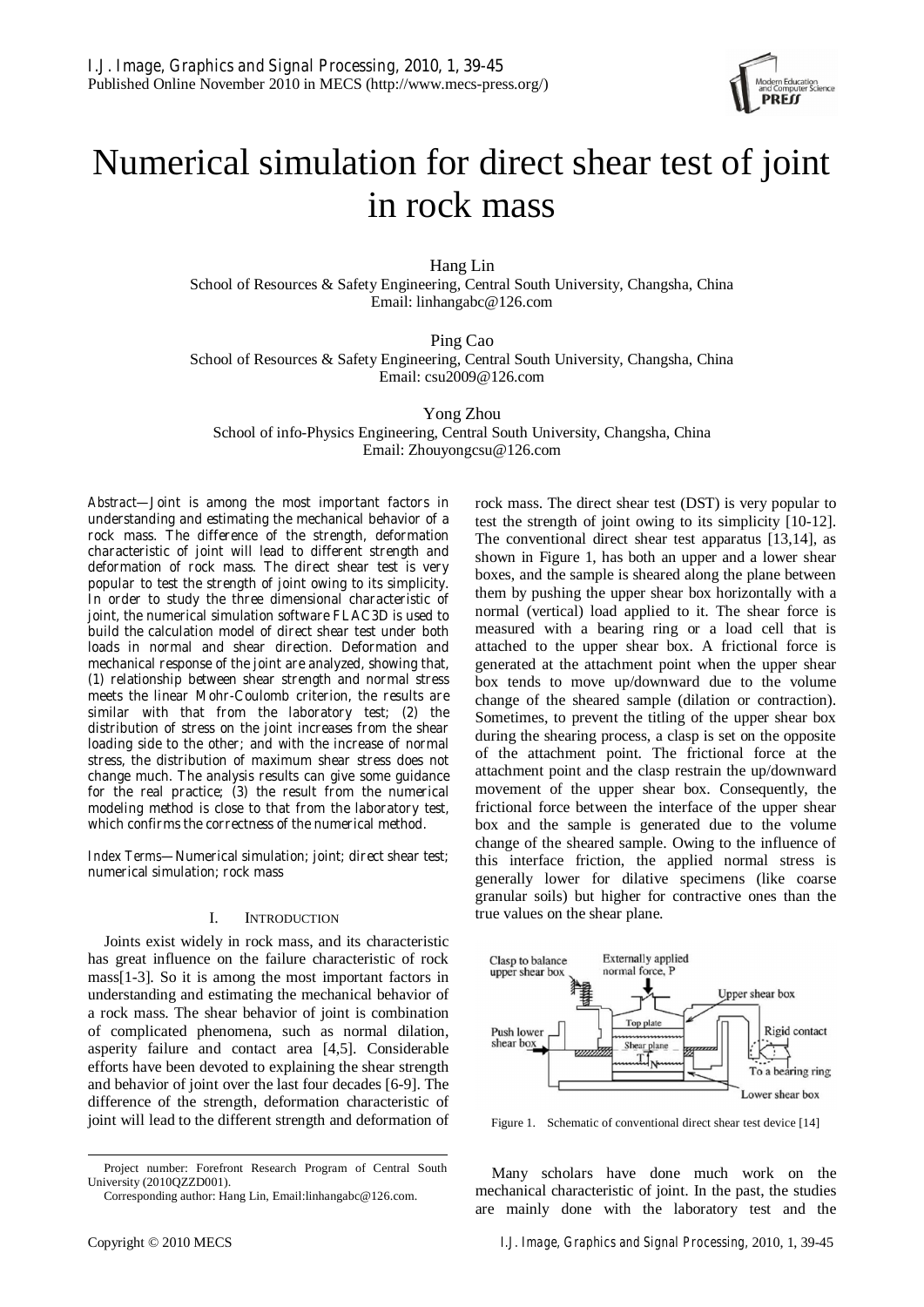theoretical analysis, but the laboratory tests need some cost, and the theoretical analysis has its limitation due to some assumption are needed in applying. So we want to find some more methods to study the topic, fortunately, in recent years, rapid advances in computer technology and sustained development have pushed the numerical analysis methods like the fast lagrangian analysis of continua three dimensions (FLAC3D) to the forefront of geotechnical practice [15-18]. In the present paper, the direct tests of joint are done to study the strength and deformation of joint, which will give some guidance for the real practice and the analytical studies.

## II. NUMERICAL SIMULATION FOR JOINT

Joint is modeled with the interfaces element [19] in FLAC3D, which is represented as collections of triangular elements (interface elements), each of which is defined by three nodes (interface nodes). Interface elements can be created at any location in space. Generally, interface elements are attached to a zone surface face; two triangular interface elements are defined for every quadrilateral zone face. Interface nodes are then created automatically at every interface element vertex. When another grid surface comes into contact with an interface element, the contact is detected at the interface node, and is characterized by normal and shear stiffness, and sliding properties. Each interface element distributes its area to its nodes in a weighted fashion. The entire interface is thus divided into active interface nodes representing the total area of the interface. Figure 2 illustrates the relation between interface elements and interface nodes, and the representative area associated with an individual node.



Figure 2. Distribution of representative areas to interface nodes

During each time step, the absolute normal penetration and the relative shear velocity are calculated for each interface node and its contacting target face. Both of these values are then used by the interface constitutive model to calculate a normal force and a shear-force vector. The constitutive model is defined by a linear

Mohr-Coulomb shear-strength criterion that limits the shear force acting at an interface node, stiffness, bond strengths, and a dilation angle that causes an increase in effective normal force on the target face after the shearstrength limit is reached.

The normal and shear forces that describe the elastic interface response are determined at calculation time (*t* + *t*) using the following relations, shown in Figure 3.

$$
F_n^{(t+\Delta t)} = k_n u_n A + \sigma_n A \tag{1}
$$

$$
F_{si}^{(t+\Delta t)} = F_{si}^{(t)} + k_s \Delta u_{si}^{(t+\Delta t/2)} A + \sigma_{si} A
$$
 (2)

where  $F_n^{(t+\Delta t)}$  is the normal force at time  $(t+t)$ ;  $F_{si}^{(t+\Delta t)}$  is the shear force vector at time (*t*+ *t*);  $u_n$  is the absolute normal penetration of the interface node into the target face;  $\Delta u_{si}$  is the incremental relative shear displacement vector;  $\sigma_n$  is the additional normal stress added due to interface stress initialization;  $k<sub>n</sub>$  is the normal stiffness;  $k<sub>s</sub>$  is the shear stiffness;  $\sigma<sub>si</sub>$  is the additional shear stress vector due to interface stress initialization; *A* is the representative area associated with the interface node.



Figure 3. The mechanical characteristic of node in interface

#### III. MODELING



Figure 4. Direct shear test model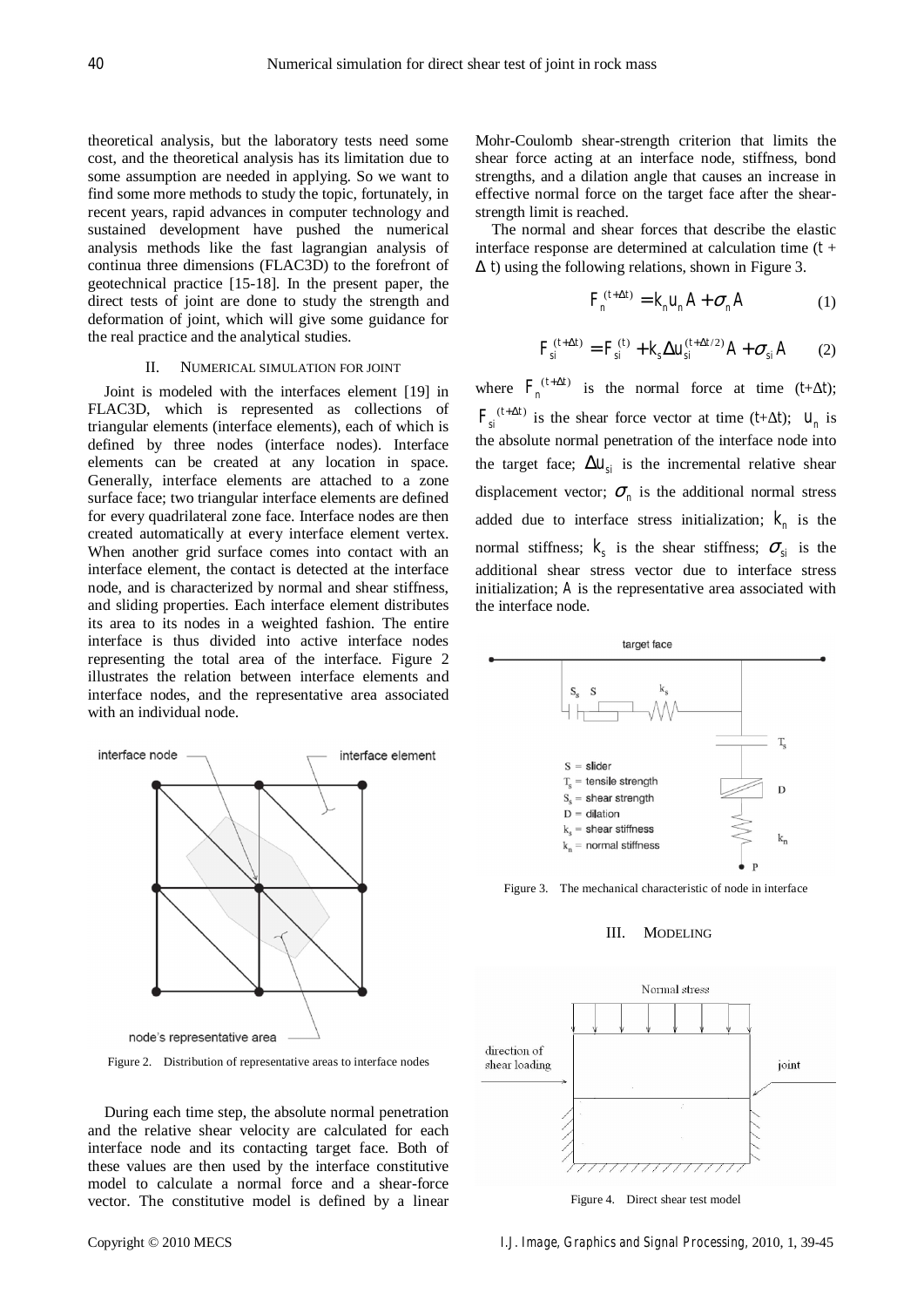Direct shear test model shown in Figure 4, then according to this model, the numerical calculation model is founded by FLAC3D, as shown in Figure 5.



The numerical model is divided to two groups, topblock and the bottom-block. Size of each block are the same with 250mm×230mm×120mm. The shear loading velocity is set to be  $1 \times 10^{-3}$ mm/step, where step is the calculation step in FLAC3D. Interfaces have the properties of friction, cohesion, dilation, normal and shear stiffness, tensile and shear bond strength. It is recommended by FLAC3D that the lowest stiffness consistent with small interface deformation be used. A good rule-of-thumb is that  $k_n$  and  $k_s$  be set to ten times

the equivalent stiffness of the stiffest neighboring zone. The apparent stiffness (expressed in stress per-distance units) of a zone in the normal direction is,

$$
\max \left[ \frac{K + \frac{4}{3}G}{\Delta z_{\min}} \right] \tag{3}
$$

where  $K \& G$  are the bulk and shear modulus, respectively; and  $\Delta z_{\text{min}}$  is the smallest width of an adjoining zone in the normal direction — see Figure 6.

The max  $\begin{bmatrix} \cdot & \cdot & \cdot \\ \cdot & \cdot & \cdot \\ \cdot & \cdot & \cdot \\ \cdot & \cdot & \cdot \end{bmatrix}$  notation indicates that the maximum value over all zones adjacent to the interface is to be used.



Figure 6. Zone dimension used in stiffness calculation



(a) rock joint sample



Figure 7. The direct shear test specimen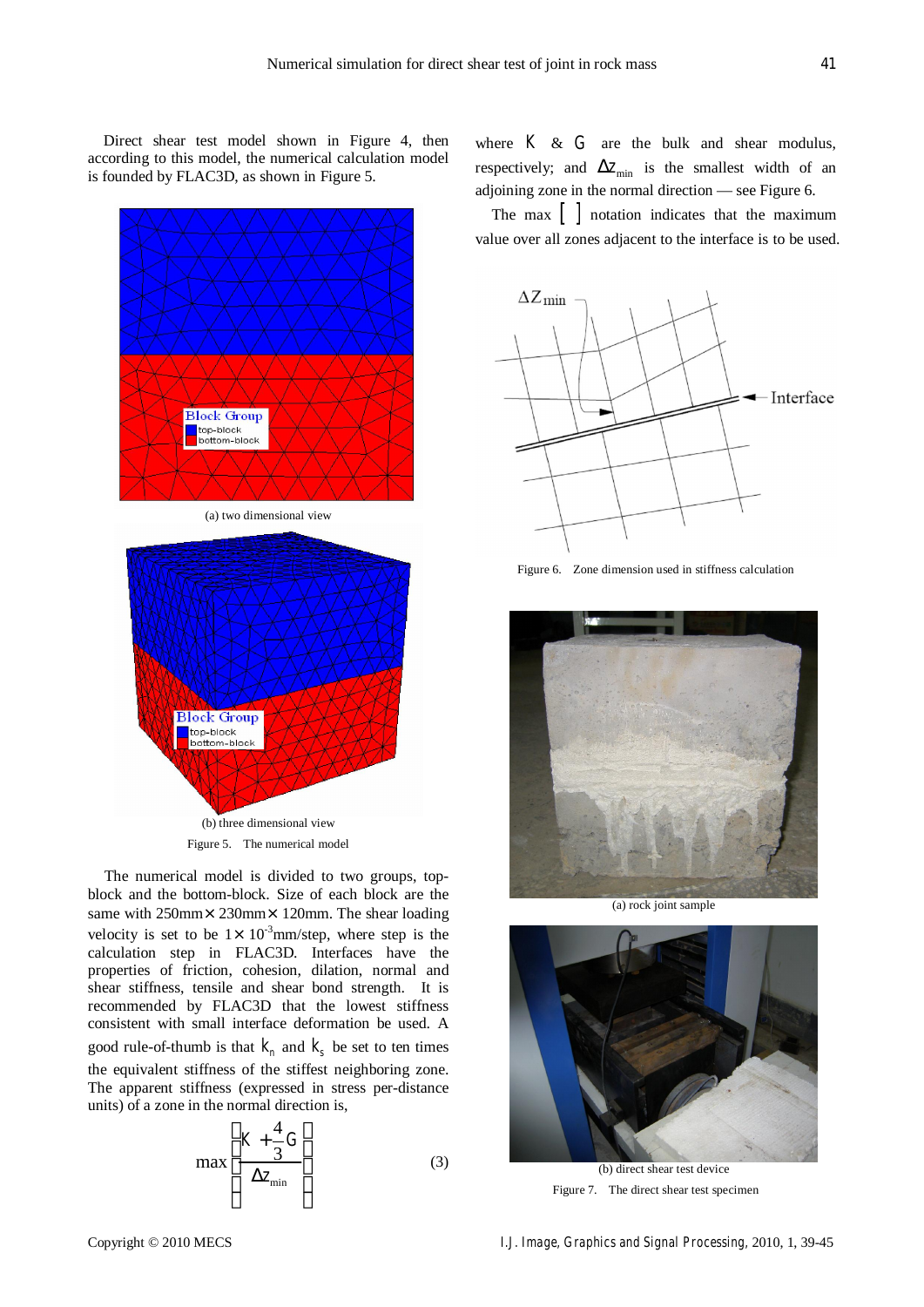The whole model is fixed in three directions on the bottom, and horizontal direction on each side. Linear Mohr-Coulomb criterion is taken to describe the failure behavior of rock mass. Parameters of the rock are set to be, 2.0GPa for elastic modulus,  $23.0 \text{kN/m}^3$  for unit weight, 0.20 for poisson's ratio, 0.3 MPa for cohesion, 37° for friction angle, 10° for dilation angle, and 0.4MPa for tensile strength. The parameters for joint are set to be, 10.0kPa for cohesion, 28.0° for friction angle, 6° for dilation angle. The normal stress are set to be 3.5MPa, 5.0MPa, 6.5MPa, 8.0MPa and 9.0MPa according to the normal stress applied in the laboratory test. The sample and direct shear device used in laboratory test are shown in Figure 7.

# IV. RESULTS AND DISCUSSION

## *A. Stress distribution of the joint*

Figure 8 shows the shear stress distribution on joint, indicating that, the shear stress increases gradually until the maximum value from the left to the right, which is the loading direction. The contour of the maximum shear stress shows the shape of saw tooth in a very small area. And with the increase of the normal stress, the distribution area of the maximum shear stress does not change much, indicating that, the magnitude of the normal stress has little affect on the distribution of the shear stress. When the normal displacement velocity is smaller than some certain magnitude, the distribution of the normal stress on joint shows the similar discipline of the shear stress, shown in Figure 9.



Figure 8. The shear stress contour when the normal stress on the sample equals to 5Mpa



Figure 9. The normal stress distribution of joint when the normal stress on the sample equals to 5Mpa

# *B. Deformation characteristic of the joint*

Figure 10 shows the relationship between shear stress and shear displacement when the normal stress on the rock samples is 5 MPa. From the figure, we can see that, during the initial phase of shear moving, the shear displacement increases slowly with the increase of shear stress. The deformation of the joint shows the elastic characteristic. And we can get the shear stiffness of joint by dividing shear stress with shear displacement, the shear stiffness of joint reduces during the shear loading procedure. When the shear stress reaches its peak value, the shear displacement will become larger and larger while the shear stress almost remains the same, indicating the failure of the joint. When shear displacement is small, the shear stress increases linear with the shear displacement. But when shear stress increases larger enough to conquer the friction stress, the relationship between the shear stress and shear displacement shows the nonlinear characteristic. And the result from the laboratory test is obtained to compared to that from numerical modeling, shown in Figure 10, indicating that, the results from both methods can meet well with each other, then the numerical modeling is validated, except that, the shear strength from the laboratory is a little smaller than that from the numerical calculation, due to reason that, the real specimen has more joint and some crannies in the rock body to weaken its strength.



Figure 10. The relationship between shear stress and shear displacement of the joint

Figure 11 shows the relationship between the normal displacement  $u_n$  and shear displacement  $u_s$  of joint when the normal stress on the rock sample is 5 MPa. The normal displacement of joint increases in the linear form with the increase of shear displacement of joint, whose relationship can be fitted by the following equation,

$$
u_n = a + b \cdot u_s \tag{4}
$$

where,  $a$  is the normal displacement of joint during the shear loading;  $\dot{b}$  is the slope of curve of the relationship between shear displacement and normal displacement.

By fitting, we can obtain the parameters for  $a =$ 0.13277, *b* =0.10392, the fitting coefficient is *R*=0.99985,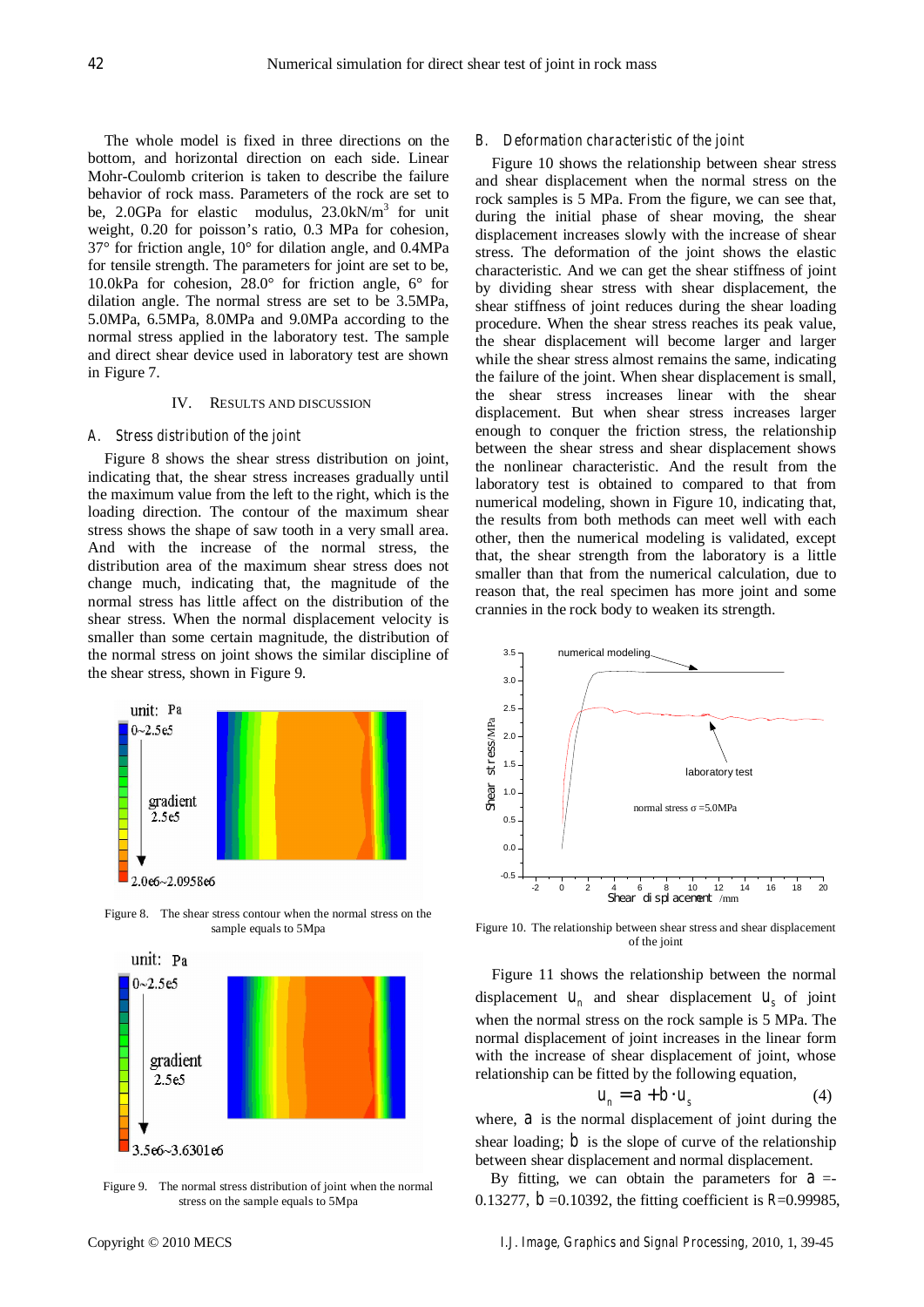indicating that, if there is no shear displacement, the normal displacement is minus due to the normal stress on the sample. And if the shear loading is placed, the top block of sample is moved to make the normal displacement become larger and larger. So it can be concluded that, the parameter  $a$  is larger with larger normal stress unless joint is compressed to failure.



Figure 11. The relationship between the normal displacement and shear displacement

## *C. Strength characteristic of joint*



Figure 12. The relationship between the shear stress and shear displacement with different the normal stress under the numerical modeling

During the direct shear test with the combination of the normal stress and shear stress, the joint will occur slipping failure if the shear stress on the joint is larger than shear resistance capacity of joint. When joint slipping occurs, the relationship between shear stress and shear displacement is the linear for the initial phase. But when the slipping rock sample keeps moving, the relationship between the shear stress and shear displacement becomes nonlinear to lead to the shear stress reaching its peak value. And because of the dilation effect, when the shear failure of the joint occurs, the dilation will happen in the rock samples. If the normal stress is large, the dilation will be controlled, and high magnitude of the dilation stress will be produced to lead to the reduction of the effective normal stress and the shear strength of the joint. So, if the normal stress is small, even under some certain value, the shear failure will not happen in the joint.



Figure 13. The relationship between the shear stress and shear displacement with different the normal stress under the laboratory test

From Figure 12 and Figure 13, both the results from the numerical modeling and laboratory tests indicates that, with increase of the normal stress, the peak value of the shear strength will increase, which is caused by that, joint is compressed densely under the normal stress, and cause larger shear stress to make the shear failure of the rock mass. The relationship between the shear strength  $\tau<sub>s</sub>$  and normal stress  $\sigma$  shows the linear characteristic with the increase of the normal stress (2MPa~5.5MPa, in Figure 14), which is in the accordance the Mohr-Coulomb criterion. According to the Mohr-Coulomb failure criterion, the relationship of  $\tau<sub>s</sub>$  and  $\sigma$  can be fitted as,

$$
\tau_s = c + \sigma_n \cdot \tan \phi \tag{5}
$$

where,  $c$  and  $\phi$  are the cohesion and friction angle of joint.

TABLE I. FITTING RESULTS FOR THE LABORATORY TEST AND NUMERICAL CALCULATION

| Case                     | Fitting parameters |                  | Coefficient |
|--------------------------|--------------------|------------------|-------------|
|                          | C/MPa              | $\mathcal{P}$ /° | R           |
| Laboratory<br>test.      | 0.01113            | 28.69            | 0.98344     |
| Numerical<br>calculation | 0.06267            | 30.12            | 0.99998     |

By fitting for the data from the numerical calculation and laboratory test, the results are shown in Table I, showing that the results from the numerical modeling are a little larger than that from the laboratory test, but the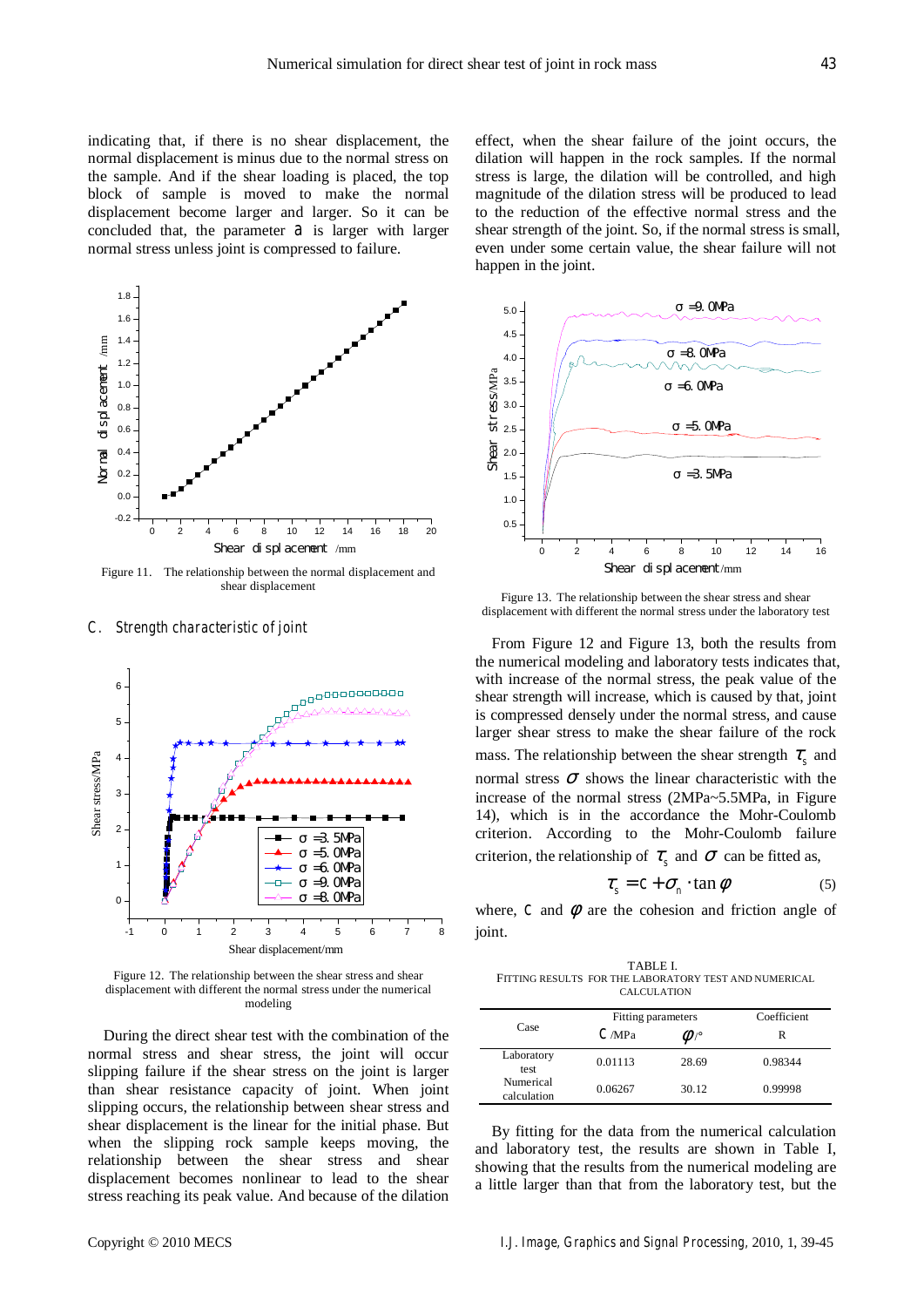differences are small, indicating the results from the numerical modeling is correct.



Figure 14. The relationship between the normal stress and shear strength

*D. Effect of shear loading velocity to the shear strength of joint* 



Figure 15. Effect of the loading velocity to the shear strength of structure plane

In order to study the effect of shear loading velocity to the shear strength of joint, the shear loading velocity is changed in the range of  $[1,11] \times 10^{-3}$  mm/step, then the corresponding shear strengths of joint are recorded, as shown in Figure 15. With increase of shear loading velocity, the shear strength  $\tau_{\rm s}$  of joint will increase gradually. But with the increase of normal stress, the slope of the curves become smaller, indicating that, the increase of normal stress will decrease the effect of shear loading velocity to the shear strength of joint. Besides, by

fitting the data of shear loading velocity and shear strength of joint with the equation,

$$
\tau_s = m + n \cdot v \tag{6}
$$

where,  $m$  and  $n$  are the fitting parameters.

The fitting results are shown in Table II, indicating that, with increase of normal stress, the fitting coefficient become smaller, the relationship between shear loading velocity and shear strength of joint change from linear form to nonlinear form.

TABLE II. FITTING FOR THE EFFECT OF LOADING VELOCITY TO THE SHEAR STRENGTH OF STRUCTURE PLANE

| Normal<br>stress      | Fitting equation               | Fitting parameters |                  | Coefficient |
|-----------------------|--------------------------------|--------------------|------------------|-------------|
| $\sigma_{\rm L}$ /MPa |                                | $\boldsymbol{m}$   | $\boldsymbol{n}$ | R           |
| 3.5                   | $\tau_{\rm c} = m + n \cdot v$ | 2.41938            | 0.07387          | 0.99462     |
| 5.0                   |                                | 3.14166            | 0.08292          | 0.98505     |
| 6.5                   |                                | 3.99104            | 0.08013          | 0.96796     |
| 8.0                   |                                | 4.87711            | 0.06767          | 0.93175     |
| 9.0                   |                                | 5.77210            | 0.05355          | 0.90885     |

## V. CONCLUSIONS

(1) The direct shear test of the joint in the rock mass is well simulated by the numerical method, while the joint is simulated by the interface element.

(2) The relationship between the shear stress and normal stress shows the linear characteristic with the increase of the normal stress, which is in the accordance with the Mohr-Coulomb criterion. The shear stress increases gradually until the maximum value from the left to the right, which is the loading direction.

(3) The stress distribution of the joint, deformation characteristic of the joint, and strength characteristic of joint are analyzed to give some guidance for the real situation and the analytical studies. The result from the numerical modeling method is close to that from the laboratory test, which confirms the validity of the numerical method.

#### ACKNOWLEDGMENT

This work was financially supported by the Forefront Research Program of Central South University (2010QZZD001).

#### **REFERENCES**

- [1] T. H. Huang, C. S. Chang, C. Y. Chao, "Experimental and mathematical modeling for fracture of rock joint with regular asperities," *Engineering Fracture Mechanics*, vol. 69, pp.1977-1996, Nov 2002.
- [2] G. Grasselli, P. Egger, "Constitutive law for the shear strength of rock joints based on three-dimensional surface parameters," *International Journal of Rock Mechanics and Mining Sciences*, vol.40, pp.25-40, Jan 2003.

Copyright © 2010 MECS *I.J. Image, Graphics and Signal Processing,* 2010, 1, 39-45